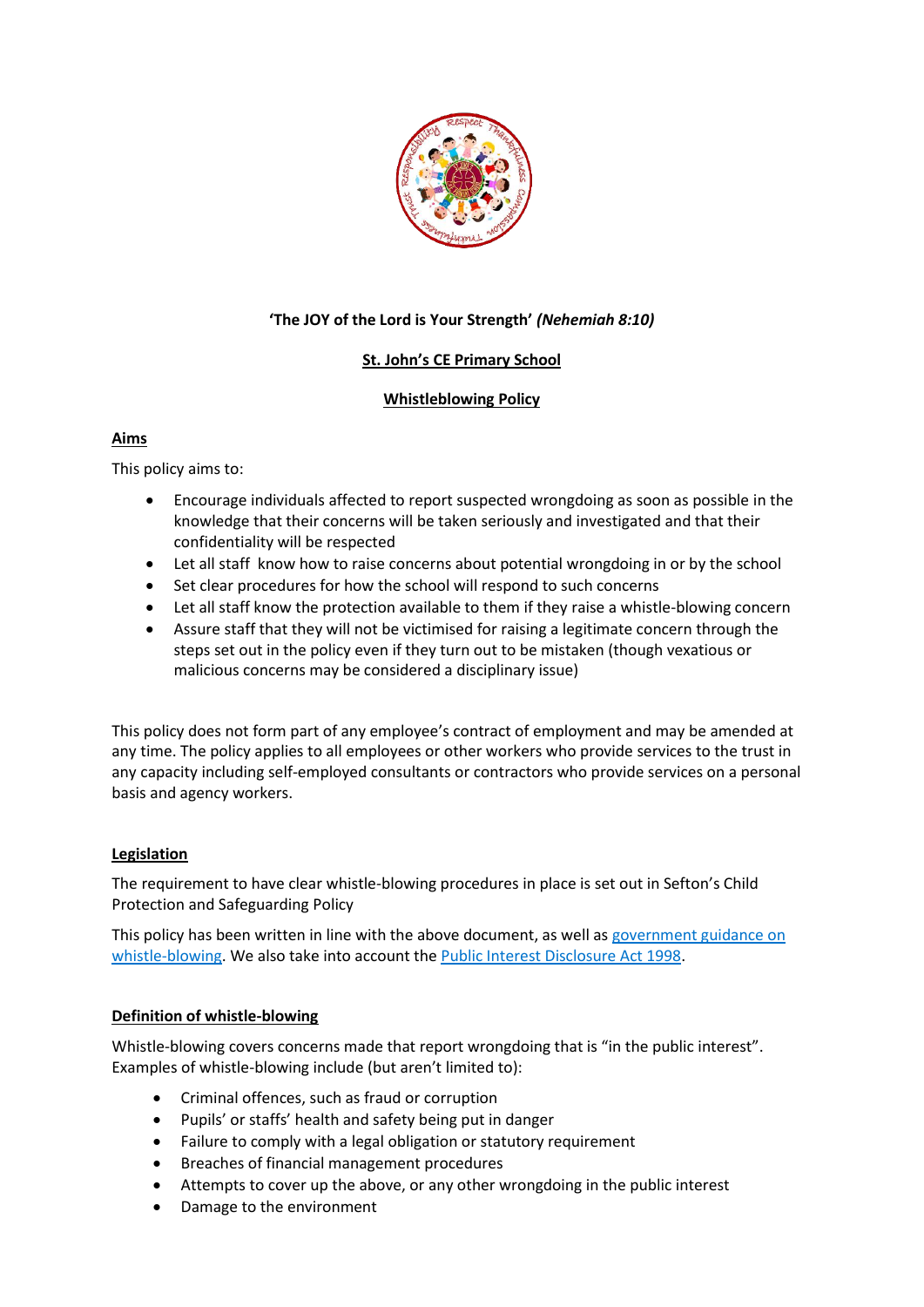A whistle-blower is a person who raises a genuine concern relating to the above.

Not all concerns about the trust count as whistle-blowing. For example, personal staff grievances such as bullying or harassment do not usually count as whistle-blowing. If something affects a staff member as an individual, or relates to an individual employment contract, this is likely a grievance.

When staff have a concern they should consider whether it would be better to follow our staff grievance or complaints procedures.

Protect (formerly Public Concern at Work) provides further guidance on the difference between a whistle-blowing concern and a grievance that staff may find useful if unsure: [https://protect](https://protect-advice.org.uk/)[advice.org.uk](https://protect-advice.org.uk/)

Protect also have a free, confidential whistleblowing advice line: **020 3117 2520**

### **Reasons for whistleblowing**

- Everyone has a responsibility for raising concerns about unacceptable practice or behaviour.
- To prevent the problem worsening or widening.
- To protect or reduce risks to others.
- **To prevent becoming implicated yourself.**

#### **When to raise a concern**

Staff should consider the examples above when deciding whether their concern is of a whistleblowing nature. Consider whether the incident(s) was illegal, breached statutory or trust procedures, put people in danger or was an attempt to cover any such activity up.

#### **What stops people from whistleblowing?**

- Fear of starting a chain of events which spirals out of control.
- **Disrupting the work or project.**
- Fear of getting it wrong.
- **Fear of repercussions or damaging careers.**
- **Fear of not being believed.**

#### **Procedure for staff to raise a whistle-blowing concern**

- Voice concerns, suspicions or uneasiness as soon as possible. The earlier a concern is expressed the easier and sooner action can be taken.
- **Try to pinpoint exactly what practice is causing concern and why.**
- Approach the Designated Safeguarding Lead, Linda Thompson.
- **If the concern is related to the Head teacher, the Chair of Governors should be contacted or,** if it is felt that the issue needs to be reported to someone outside the school, contact Sefton MASH.
- Staff should ensure they get a satisfactory response don't let matters rest. If a staff member feels their genuine concerns are not being addressed, the issue should be referred to Sefton MASH
- **IDEALLY** Ideally, concerns should be put in writing, outlining the background and history, giving names, dates and places wherever possible.

A member of staff is not expected to prove the truth of an allegation but will need to demonstrate sufficient grounds for the concern.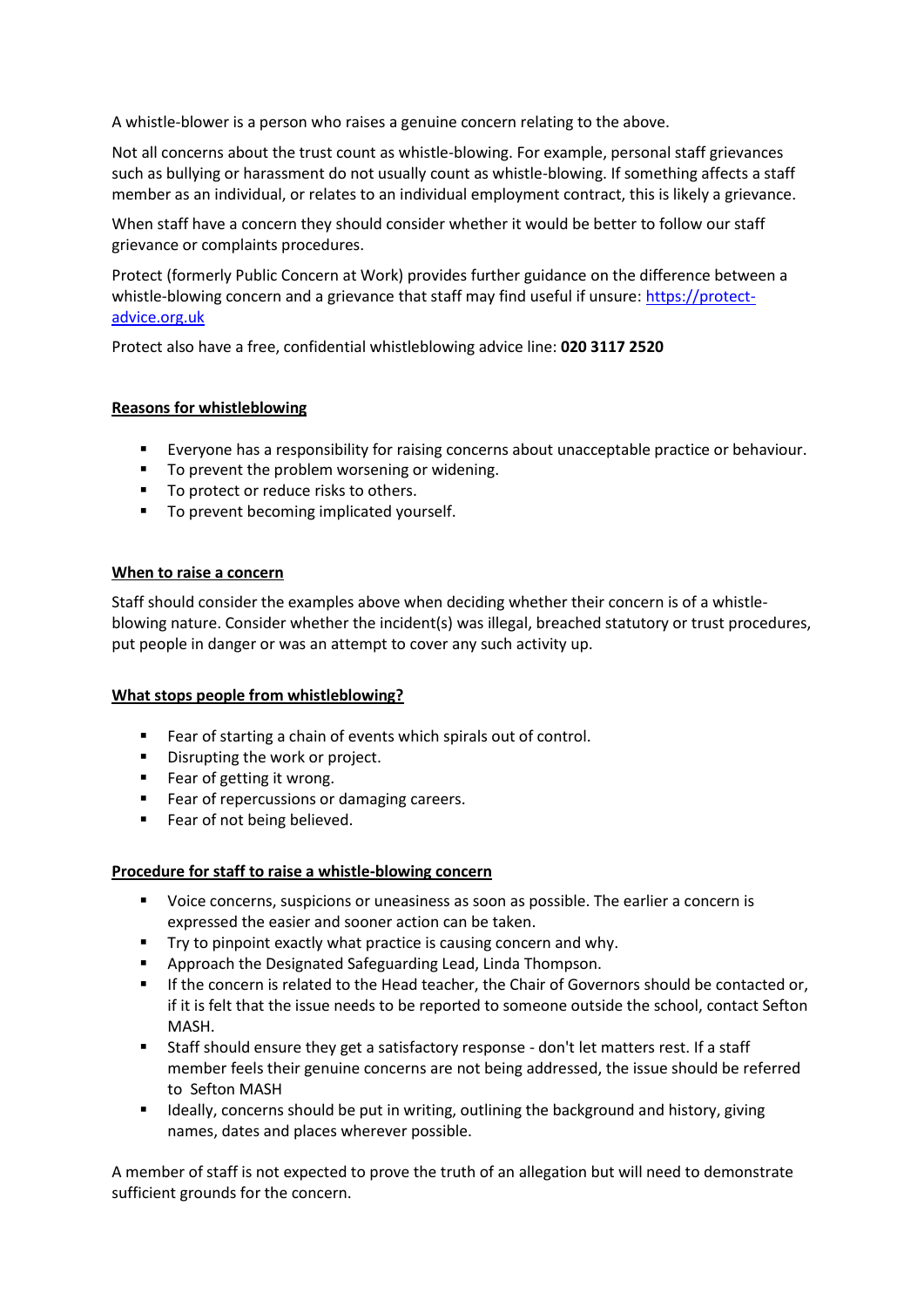### **What happens next?**

- **The individual reporting the concerns will be given information on the nature and progress** of any enquiries.
- The employer has a responsibility to protect individual members of staff from harassment or victimisation.
- No action will be taken against an individual if the concern proves to be unfounded and was raised in good faith.
- Malicious allegations may be considered as a disciplinary offence.

### **Investigating the concern**

When a concern is received (from here as the 'recipient') - they will:

Meet with the person raising the concern within a reasonable time. The person raising the concern may be joined by a trade union or professional association representative

Get as much detail as possible about the concern at this meeting, and record the information. If it becomes apparent the concern is not of a whistle-blowing nature, the recipient should handle the concern in line with the appropriate policy/procedure

Reiterate, at this meeting, that they are protected from any unfair treatment or risk of dismissal as a result of raising the concern. If the concern is found to be malicious or vexatious, disciplinary action may be taken.

Establish whether there is sufficient cause for concern to warrant further investigation. If there is:

- The recipient should then arrange a further investigation into the matter, if appropriate. In some cases, they may need to bring in an external, independent body to investigate. In others cases, they may need to report the matter to the police
- The person who raised the concern should be informed of how the matter is being investigated and an estimated timeframe for when they will be informed of the next steps

# **Outcome of the investigation**

Once the investigation – whether this was just the initial investigation of the concern, or whether further investigation was needed – is complete, the investigating person(s) will prepare a report detailing the findings and confirming whether or not any wrongdoing has occurred. The report will include any recommendations and details on how the matter can be rectified and whether or not a referral is required to an external organisation, such as the local authority or police.

They will inform the person who raised the concern of the outcome of the investigation, though certain details may need to be restricted due to confidentiality.

Beyond the immediate actions, the headteacher, and other staff if necessary, will review the relevant policies and procedures to prevent future occurrences of the same wrongdoing.

Whilst we cannot always guarantee the outcome sought, we will try to deal with concerns fairly and in an appropriate way.